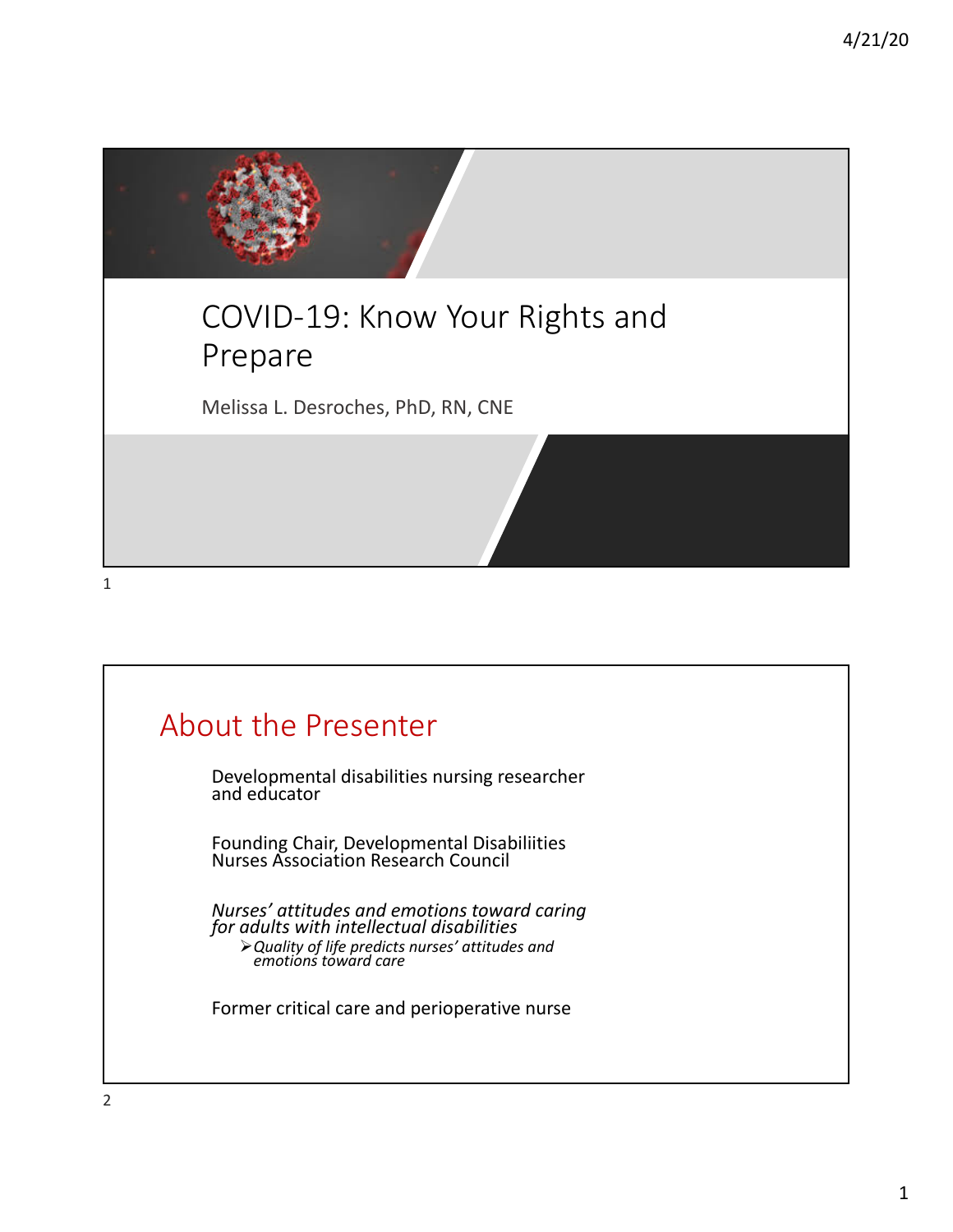

#### **Outline**

- Getting Equitable Health Care is the Law
- Reasonable Accommodations: What You Need to Know
- Who to Ask and When
- Reasonable Accommodations to Ask For
- Make a Plan for Sickness at Home
- Don't Neglect Mental Well-Being
- Resources To Help You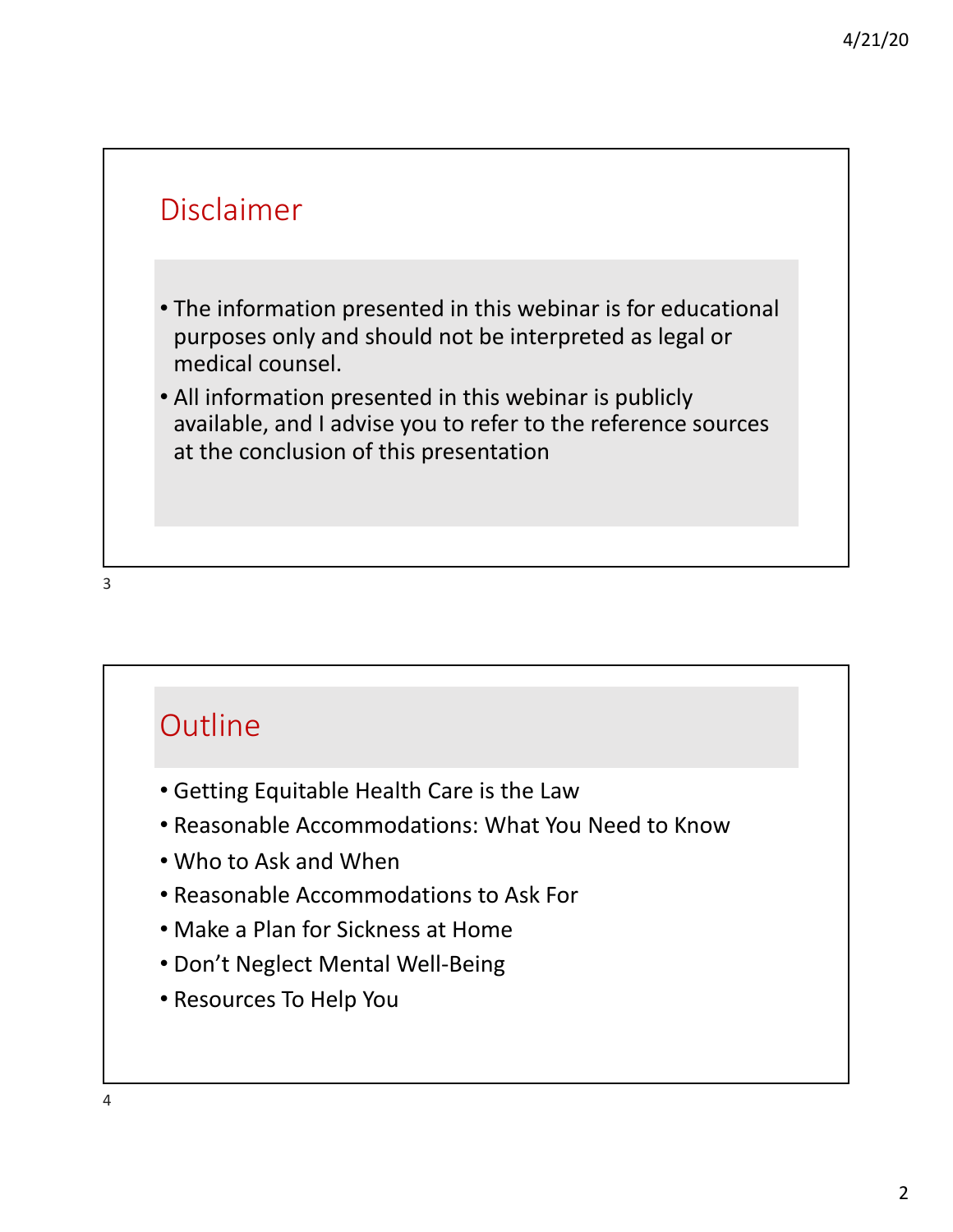## Equitable Health Care is the Law

Section 504 of the Rehabilitation Act of 1973 Titles II and III of the Americans with Disabilities Act of 1990 Section 1557 of the Affordable Care Act

Together, these laws **prohibit discrimination against individuals with disabilities** across a wide variety of contexts, including health care services.

#### 5

#### Equitable Health Care

#### **Case law and regulations**

Not only outright discrimination but also, also

- "thoughtlessness"
- "indifference"
- "benign neglect"

*See* Alexander v. Choate, 469 U.S. 287, 29596 (1985)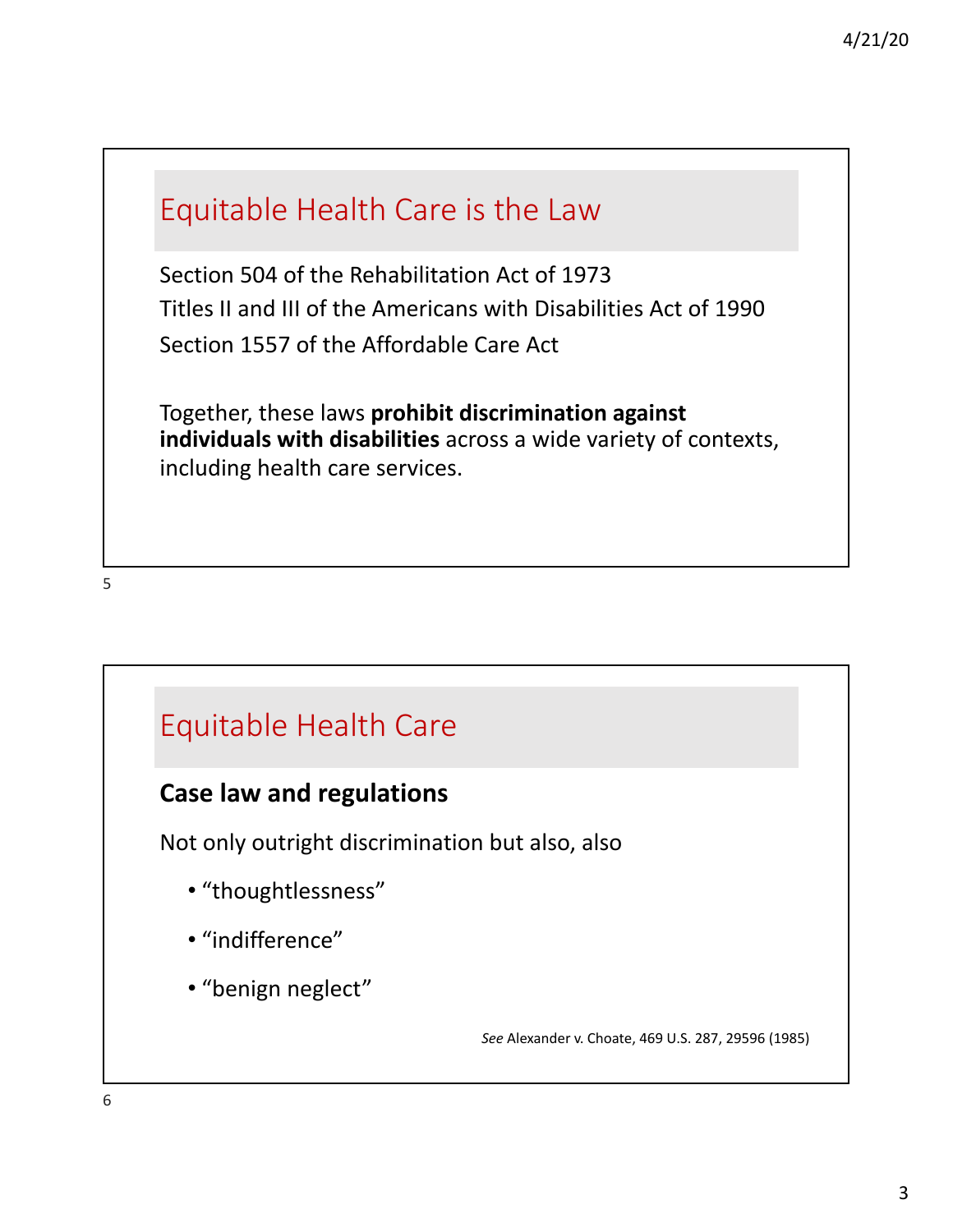# Equitable Health Care

### **Case law and regulations**

Discrimination is providing "an aid, benefit, or service that is **not as effective** in affording equal opportunity to obtain the same result, to gain the same benefit, or to reach the same level of achievement" as that provided to people without disabilities

28 C.F.R. 35.130(b)(1)(iii) (2010)

Equitable Health Care

#### **Case law and regulations**

Discrimination is "**eligibility criteria** that screen out or tend to screen out an individual with a disability or any class of individuals with disabilities from fully and equally enjoying any service, program, or activity"

28 C.F.R. 35.130(b)(8).

8

7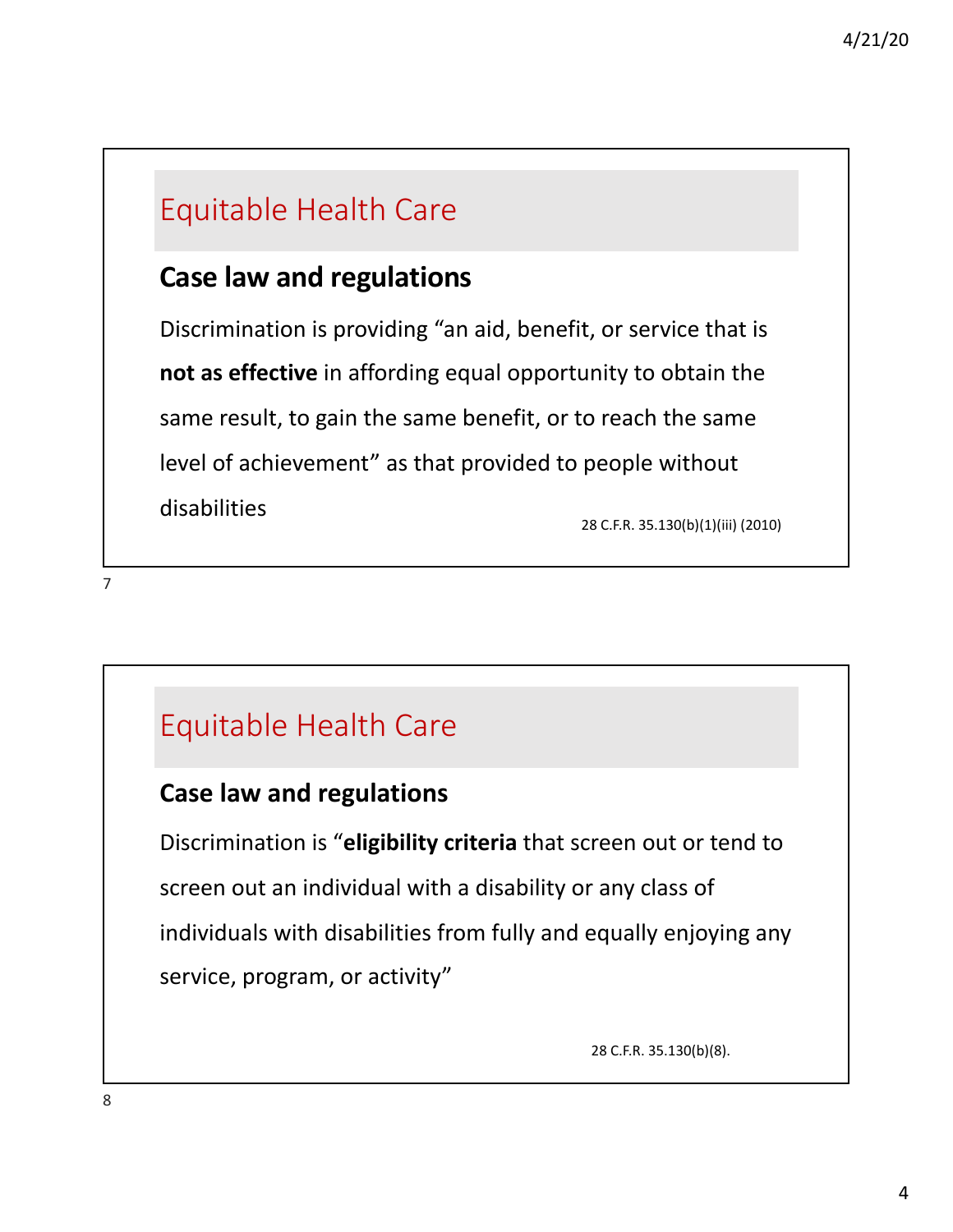No provision in the ADA, Section 504, or Section 1557 of the ACA, nor in any other federal law authorizes the waiver of these requirements during a public health emergency.

-- Disability Rights Education and Defense Fund

## Office of Civil Rights Bulletin

"As such, persons with disabilities should not be denied medical care on the basis of **stereotypes**, assessments of **quality of life**, or judgments about a person's **relative "worth**" based on the presence or absence of disabilities or age. Decisions…for treatment should be based on an individualized assessment of the patient based on the best available objective medical evidence."

March 28, 2020

9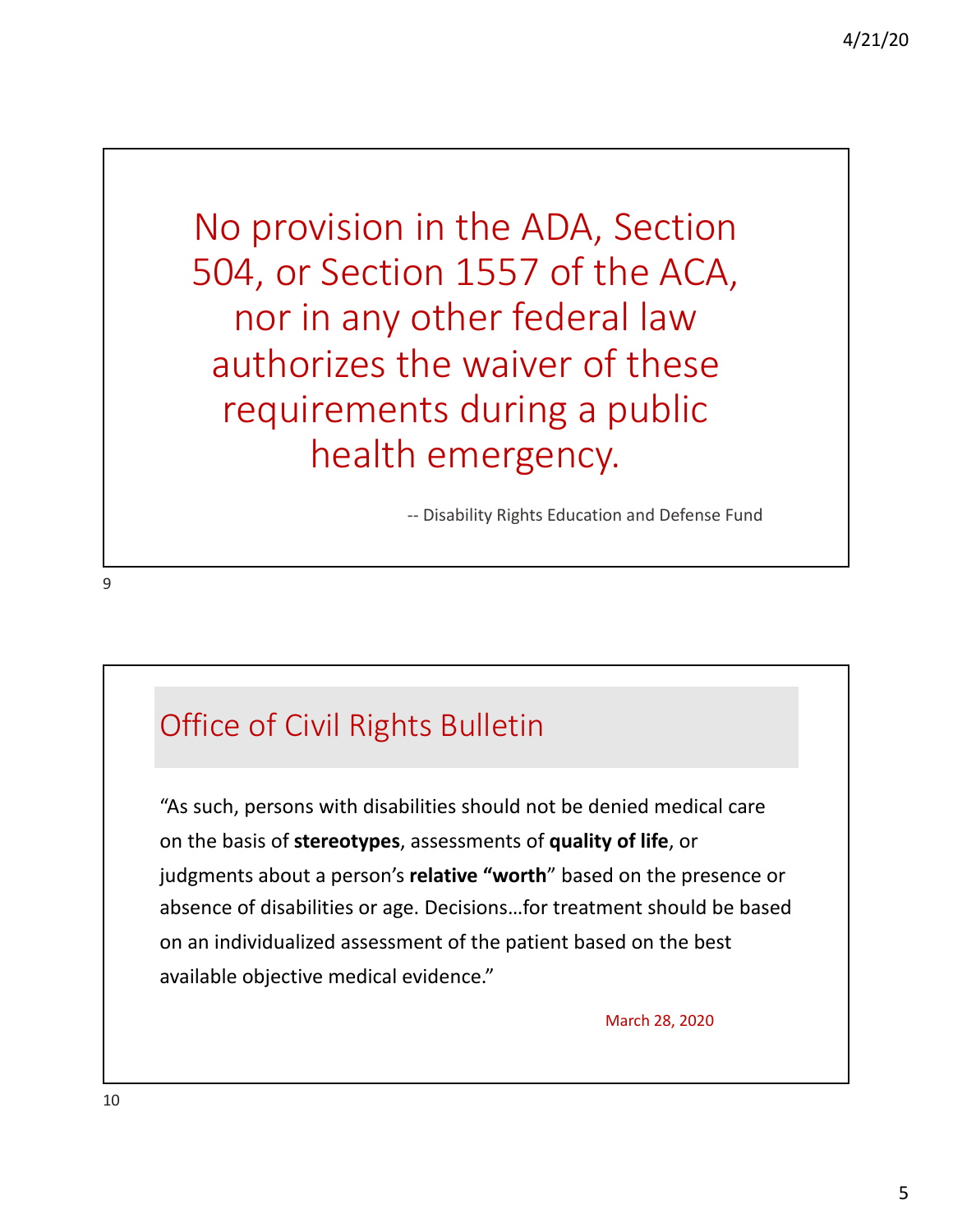

11

# Who to Ask and When

- **Ask** for reasonable accommodations from the very beginning with the registration process and at every opportunity.
- **Any** member of the staff you encounter in a hospital is required to help with a reasonable accommodation, whether they are a doctor, nurse, nursing assistant, secretary, housekeeper, dietary aid, etc.
- Consider this an **ongoing process** and not a one-time request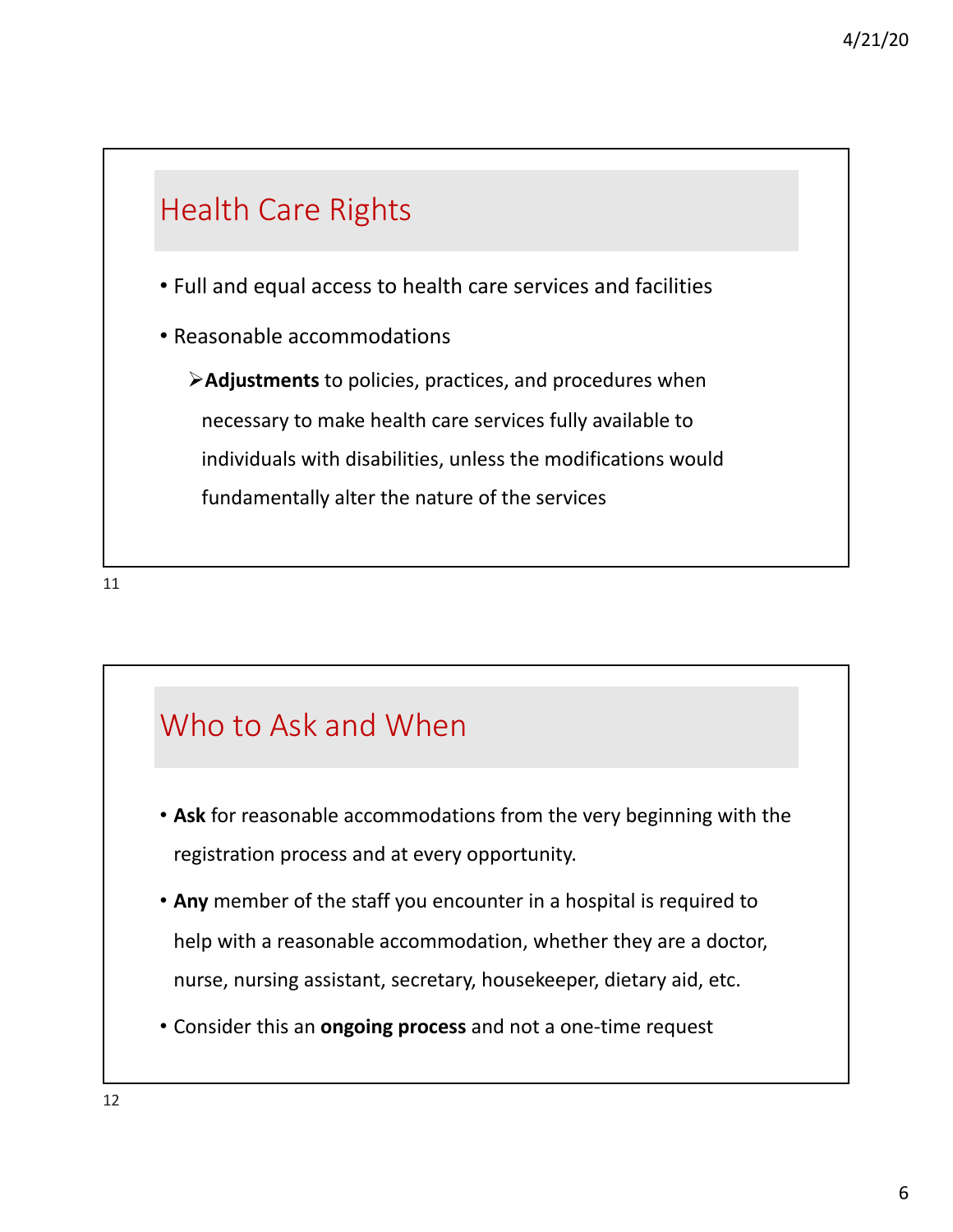

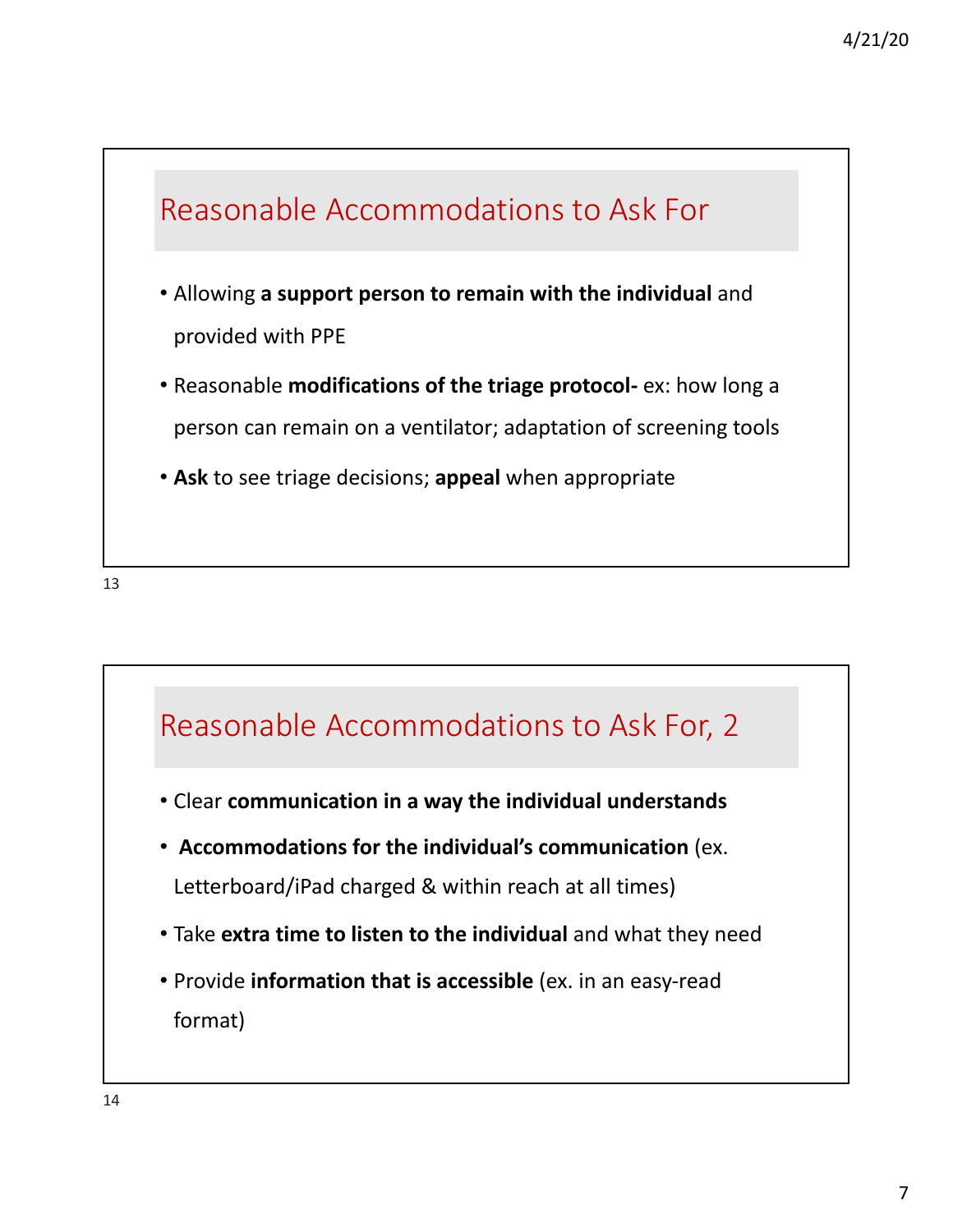

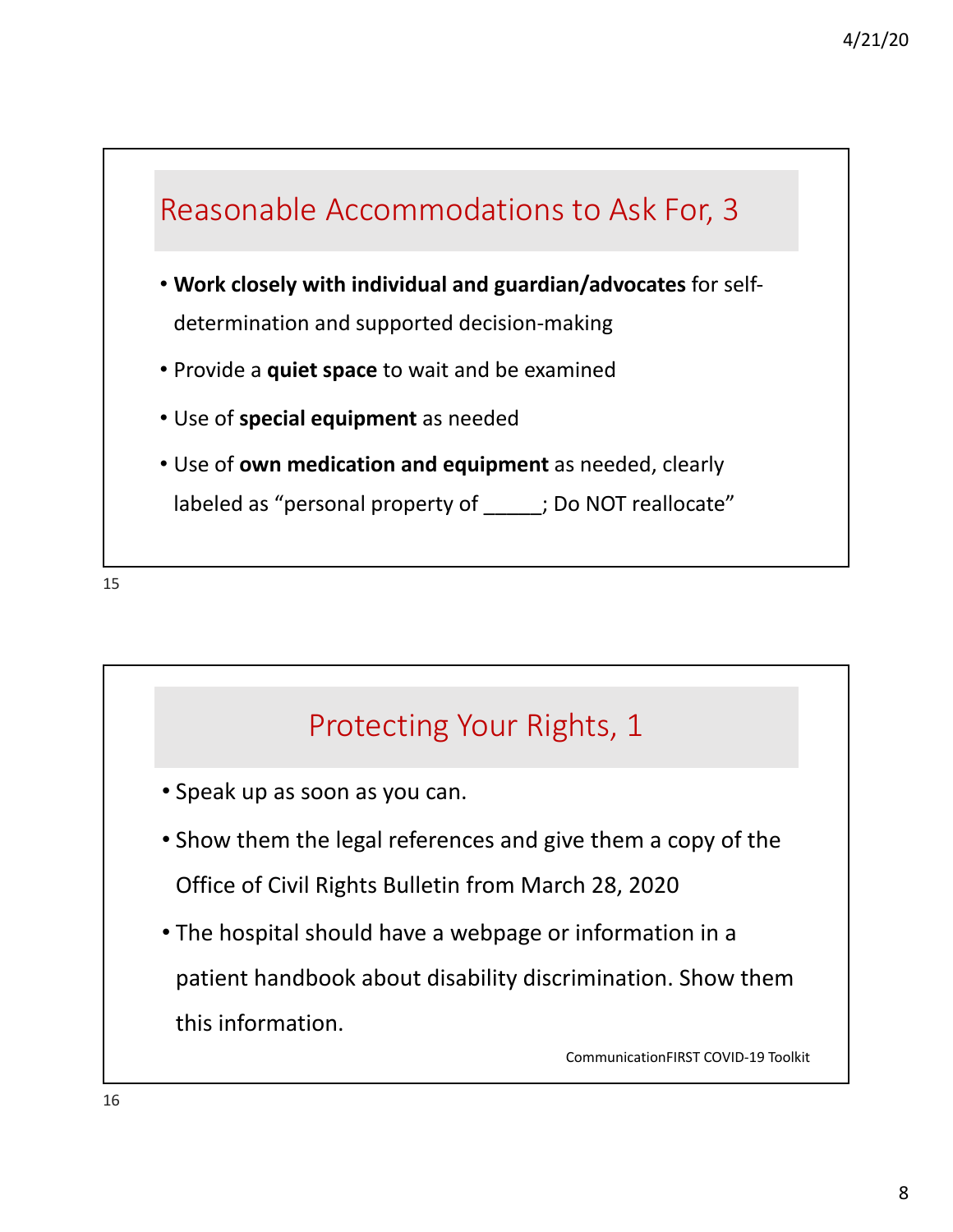

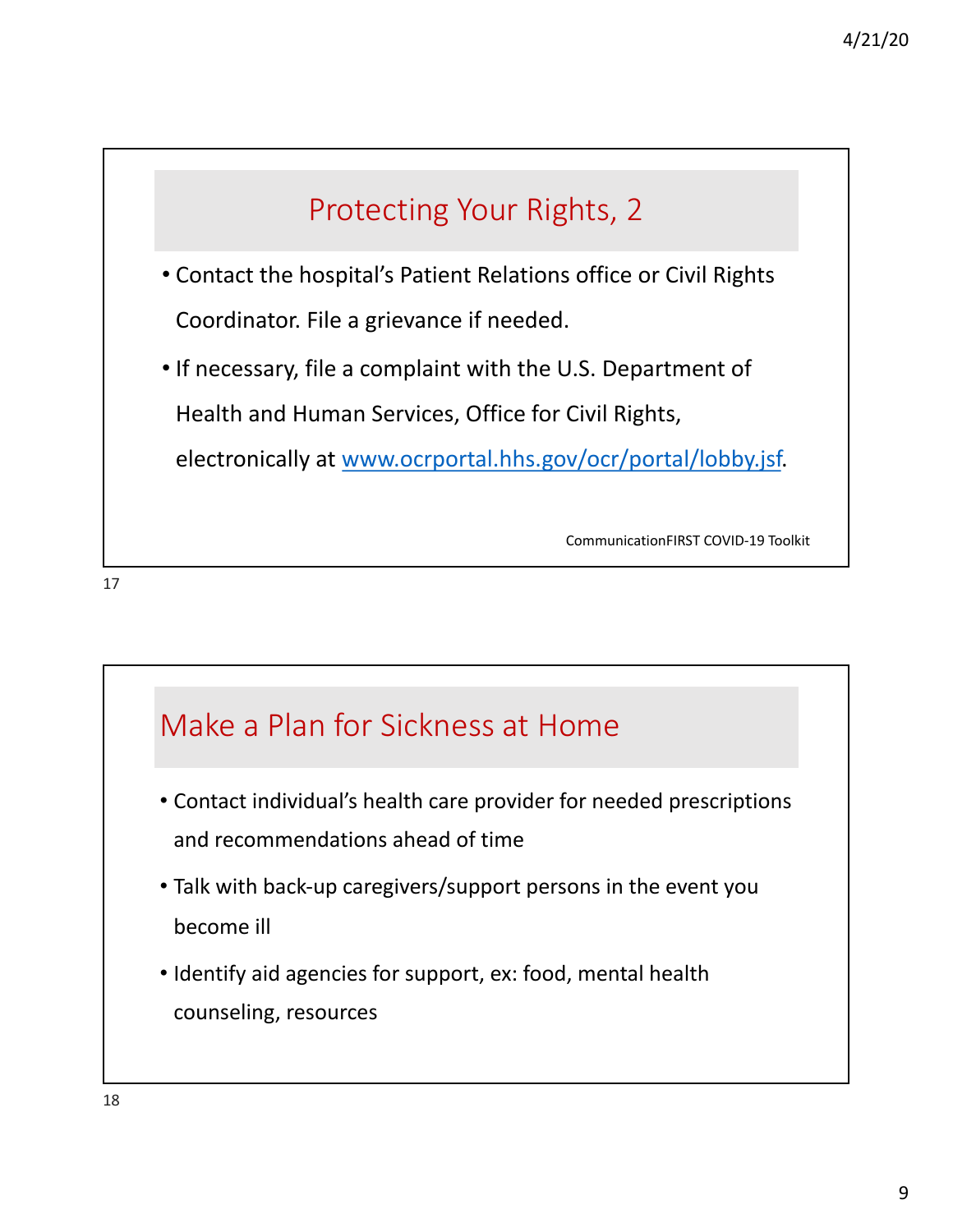